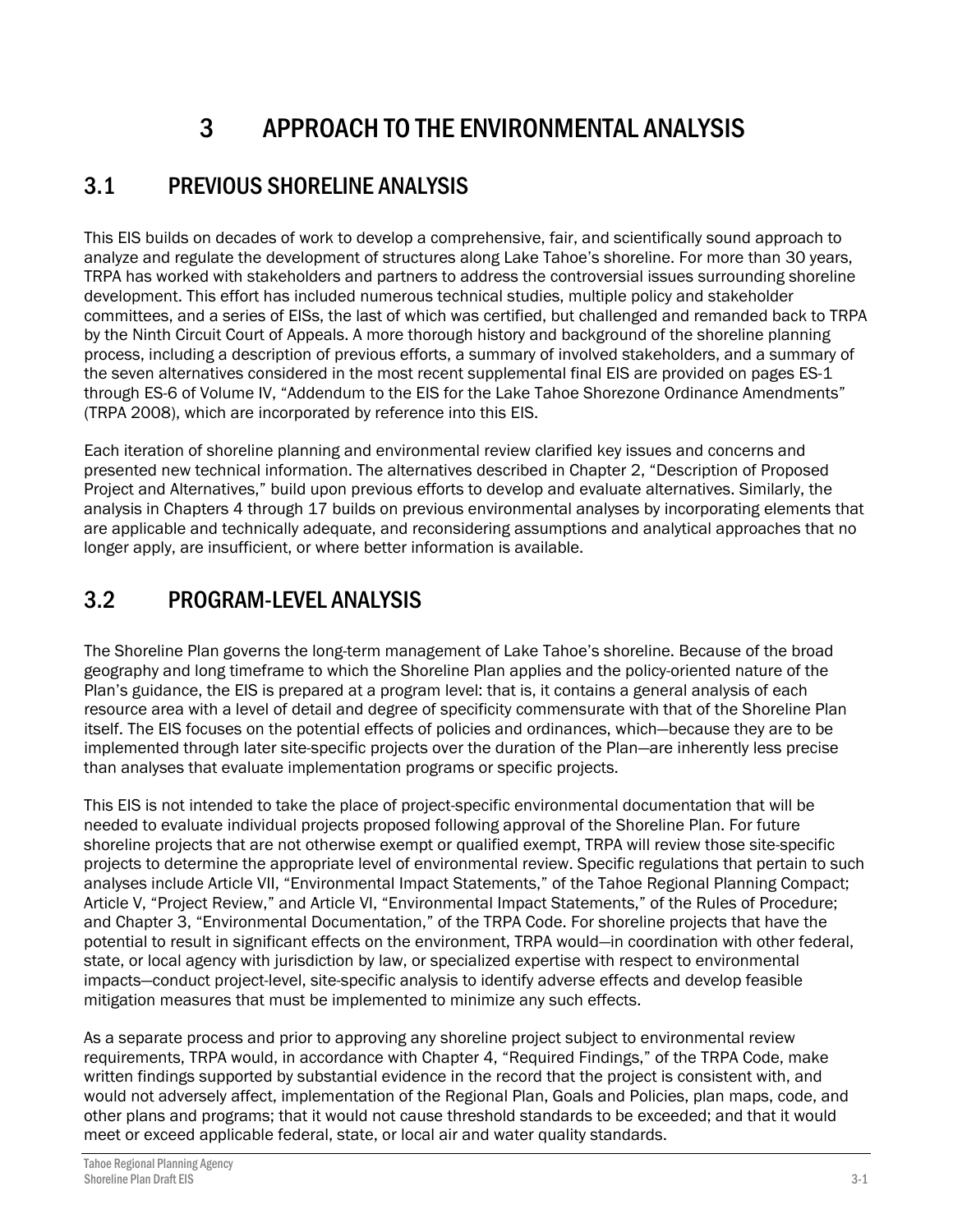# 3.3 BASELINE CONDITIONS

To evaluate the impacts of a proposed action, agencies compare the impacts of that action against the environmental baseline. Federal and state authorities recognize that existing conditions will normally represent the baseline condition. "It is the environment as it is found contemporaneously with an agency's decision to embark upon an action which may change it, not the condition in which it may have been left before, which is the benchmark from which the alteration of the status quo is to be measured in assessing the significance of such action for NEPA purposes." *Overseas Shipholding Group, Inc., v. Skinner*, 767 F.Supp. 287, 299 (D.D.C. 1991) (quoting *Nat'l Res. Defense Council v. Vaughn*, 566 F.Supp. 1472, 1476 (D.D.C. 1983)); *City & County of San Francisco v. U.S., 615 F.2d 498, 501* (9th Cir. 1980) (Navy leasing of temporarily inactive shipbuilding facility did not need to analyze impacts from baseline that assumed no shipbuilding operations; Navy only needed to analyze impacts unique to the new tenant as compared to prior use). An agency has discretion as to how to determine those conditions or to deviate from this norm under appropriate circumstances. See e.g., *American Rivers v. Federal Energy Regulatory Commission*, 201 F.3d 1186, 1194 (9th Cir. 2000).

The CEQA baseline for assessing significance of impacts of any proposed project is normally the environmental condition at the time a Notice of Preparation (NOP) is issued (State CEQA Guidelines Section 15125[a]). This directive was interpreted and applied by the California Supreme Court in *Neighbors for Smart Rail v. Exposition Metro Line Construction Authority* (2013) 57 Cal.4th 439 (*Neighbors for Smart Rail*). There, the court reiterated that "[t]he CEQA Guidelines establish the default of an existing conditions baseline even for projects expected to be in operation for many years or decades" (*Id*., 455). According to the court, for such a project, "existing conditions constitute the norm from which a departure must be justified—not only because the CEQA Guidelines so state, but because using existing conditions serves CEQA's goals in important ways" (*Ibid*.). Therefore, while a lead agency has the discretion to deviate from an existing conditions baseline (in favor of a future baseline in the case of *Neighbors for Smart Rail*), "the agency must justify its decision by showing an existing conditions analysis would be misleading or without informational value."

In *Communities for a Better Environment v. South Coast Air Quality Management District* (*CBE*), the California Supreme Court concluded that a project should be compared to "actual environmental conditions existing at the time of CEQA analysis" even if actual development or activity "already exceeded that allowed under the existing regulations." *Communities for a Better Environment v. South Coast Air Quality Management District Dist.*, 48 Cal. 4th 310, 321, 326 (Cal. 2010) ("CBE"); *Association of Irritated Residents v. Kern County Board of Supervisors*, 17 Cal.App.5th 708, 723–731 (1017). Where the project at issue includes elements authorizing existing conditions, lead agencies are given discretion as to how to analyze those existing impacts. For example, in *Fat v. County of Sacrament*o (*Fat*), the state court of appeal held that the existing environment was the proper baseline under CEQA regardless of whether existing environmental conditions were the result of unpermitted activity. 97 Cal. App. 4th 1270, 1281 (Cal. Ct. App. 2002). In *Fat*, an airport expanded unlawfully from a dirt strip, one hangar, and four to five planes in 1971 to a 2,000-foot paved runway, a second 19,000-foot gravel runway, twenty-two hangars, a flight school, and an estimated 30,000 annual aircraft operations by 1992. *Id*. at 1273–1274. In 1997, a pilots' organization applied for a conditional use permit for the airport. Id. at 1274. The purpose of the permit was to legalize the existing use at the airport; the permit did not include any planned expansion of the airport except for converting certain parking areas to hangars. *Id*. The court of appeal held that the "norm" is for an agency to use the actual environment as its baseline, regardless of whether the environment is the result of unpermitted activity, and that the plaintiffs had failed to demonstrate that the agency had abused its discretion by not deviating from this norm. *Id*. 1278, 1280–1281.

During the process to develop the 2008 shorezone regulations, TRPA surveys concluded approximately 4,454 buoys existed on Lake Tahoe. These buoys included those permitted by TRPA as well as buoys not permitted by TRPA that were: (1) permitted by the Nevada Division of State Lands, (2) under lease from the California State Lands Commission, (3) permitted by the U.S. Army Corps of Engineers, or (4) not permitted by any agency. The buoys not permitted by TRPA include buoys that were in Lake Tahoe before TRPA began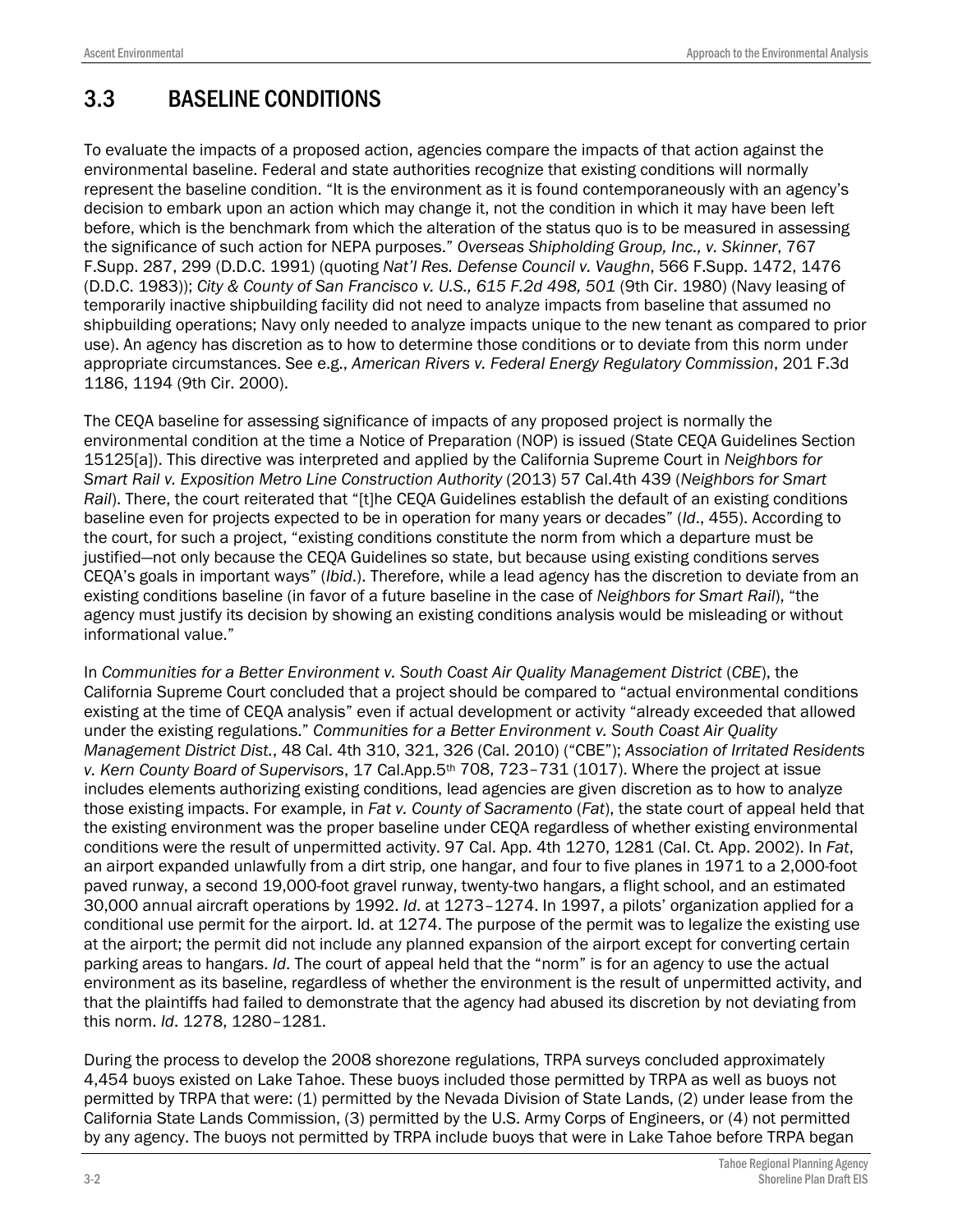regulating the shorezone in 1972 and buoys placed thereafter. By using the existing conditions as the environmental baseline, TRPA included a number of unpermitted buoys on the lake during the buoy count. TRPA did so because it could not with a reasonable degree of certainty determine which, how many, or when those buoys were placed.

During litigation over the EIS for the 2008 shorezone regulations, the Ninth Circuit found that TRPA could have used existing conditions as the baseline but that it had not adequately justified its choice. As described above, several CEQA baseline cases have been decided that essentially confirm the Ninth Circuit's reasoning that a lead agency like TRPA has discretion in choosing where to set its baseline for an EIS but should justify its choice with evidence in the record. In light of these authorities, TRPA determines here the baseline conditions and the appropriate scope of the proposed action to measure against the baseline.

For most purposes, the environmental baseline in this EIS reflects conditions in 2016, when the planning process leading to this Shoreline Plan and alternatives was initiated. Where data on the environmental conditions in 2016 is incomplete, this EIS incorporates the most recent available data as a proxy for 2016 conditions.

However, this EIS incorporates an alternative baseline condition related to the number of existing buoys on Lake Tahoe. A 2016 buoy survey conducted by TRPA identified a total of 4,690 mooring buoys on the lake (TRPA 2017), some of which are unpermitted. These unpermitted buoys consist of those which were not already established on Lake Tahoe by 1972 (the year in which TRPA was established) and have not since received a permit from TRPA or a federal or state agency with appropriate jurisdiction (i.e., U.S. Army Corps of Engineers, California State Lands Commission, or Nevada Division of State Lands). TRPA has estimated that there are 490 such buoys on Lake Tahoe. These buoys have not undergone previous environmental review and cannot be "grandfathered" into a permit because they were in place prior to 1972. These existing unpermitted buoys may or may not be eligible to receive a permit under the various Shoreline Plan alternatives. If these buoys were to receive a permit under an adopted Shoreline Plan alternative, they would count toward the maximum number of buoys analyzed in this EIS. If these buoys fail to receive a permit they would be removed through the TRPA buoy enforcement program. Consequently, TRPA has determined that these buoys should not be counted when considering the baseline scenario against which the Shoreline Plan impacts are evaluated in this environmental review. The baseline buoy count is therefore 4,200 buoys. TRPA has vetted the proposed buoy baseline through both the Shoreline Steering Committee and the Regional Plan Implementation Committee and has received endorsement from both of these committees.

#### 3.4 BUILDOUT CONDITIONS

Because the Shoreline Plan would govern implementation and management of shorezone structures over the long term, environmental effects would occur incrementally as structures are developed and redeveloped over time. It is not meaningful to speculate on the exact characteristics, location, or timing of future projects that would be proposed pursuant to the Shoreline Plan, nor on the precise nature or degree of environmental impacts associated with such projects. This analysis makes reasonable assumptions about the environmental effects of the Shoreline Plan at the point at which those effects would be greatest: after construction of all shoreline structures that could be authorized under each alternative.

This analysis assumes that all structures that could be authorized under each alternative would be developed by the year 2040. This reflects an approximately 20-year planning horizon and it is the soonest point at which all piers authorized under the proposed Shoreline Plan (Alternative 1) could be developed based on the pier allocation provisions of that alternative. This analysis presents a "worst-case-scenario" in that it assumes that every structure that would be potentially allowable would be constructed. Factors such as site-specific constraints, property owner desires and financial considerations, and development right retirement programs, would likely result in fewer structures being constructed.